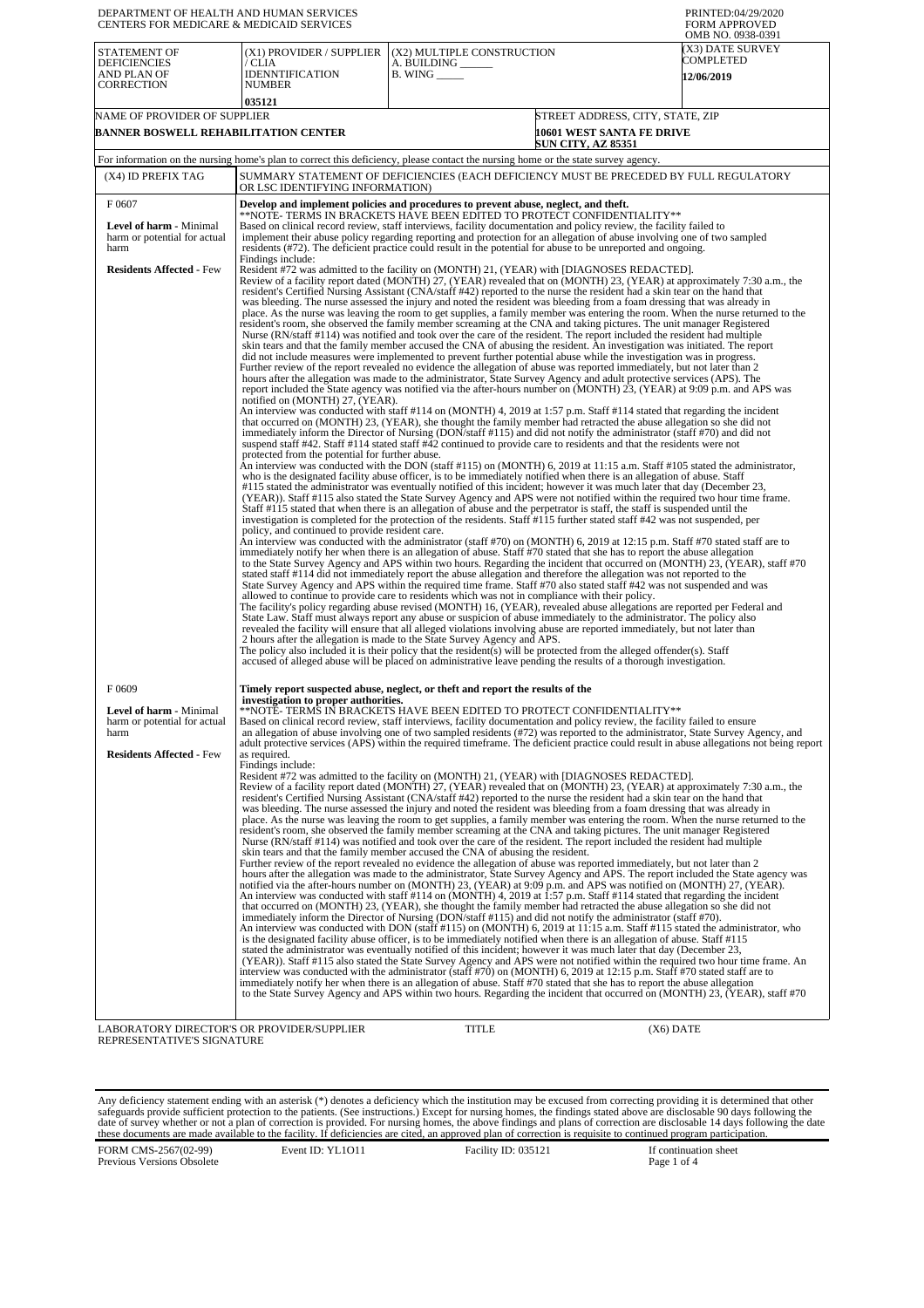| DEPARTMENT OF HEALTH AND HUMAN SERVICES<br>CENTERS FOR MEDICARE & MEDICAID SERVICES                         | PRINTED:04/29/2020<br><b>FORM APPROVED</b><br>OMB NO. 0938-0391                                                                                                                                                                                                                                                                                                                                                                                                                                                                                                                                                                                                                                                                                                                                                                                                                                                                                                                                                       |                                                                                                                                                                                                                                                                                                                                                                                                                                                                                                                                                                                                                                                                                                                                                                                                                                                                                                                                                                                                                                                                                                                                                                                                                                                                                                                                                                                                                                                                                                                           |                                                                                                                                                                                                                                                    |  |  |
|-------------------------------------------------------------------------------------------------------------|-----------------------------------------------------------------------------------------------------------------------------------------------------------------------------------------------------------------------------------------------------------------------------------------------------------------------------------------------------------------------------------------------------------------------------------------------------------------------------------------------------------------------------------------------------------------------------------------------------------------------------------------------------------------------------------------------------------------------------------------------------------------------------------------------------------------------------------------------------------------------------------------------------------------------------------------------------------------------------------------------------------------------|---------------------------------------------------------------------------------------------------------------------------------------------------------------------------------------------------------------------------------------------------------------------------------------------------------------------------------------------------------------------------------------------------------------------------------------------------------------------------------------------------------------------------------------------------------------------------------------------------------------------------------------------------------------------------------------------------------------------------------------------------------------------------------------------------------------------------------------------------------------------------------------------------------------------------------------------------------------------------------------------------------------------------------------------------------------------------------------------------------------------------------------------------------------------------------------------------------------------------------------------------------------------------------------------------------------------------------------------------------------------------------------------------------------------------------------------------------------------------------------------------------------------------|----------------------------------------------------------------------------------------------------------------------------------------------------------------------------------------------------------------------------------------------------|--|--|
| <b>STATEMENT OF</b><br><b>DEFICIENCIES</b><br>AND PLAN OF<br><b>CORRECTION</b>                              | (X1) PROVIDER / SUPPLIER<br>/ CLIA<br><b>IDENNTIFICATION</b><br><b>NUMBER</b>                                                                                                                                                                                                                                                                                                                                                                                                                                                                                                                                                                                                                                                                                                                                                                                                                                                                                                                                         | (X2) MULTIPLE CONSTRUCTION<br>A. BUILDING _<br>$B.$ WING $\_\_\_\_\_\_\_\$                                                                                                                                                                                                                                                                                                                                                                                                                                                                                                                                                                                                                                                                                                                                                                                                                                                                                                                                                                                                                                                                                                                                                                                                                                                                                                                                                                                                                                                | (X3) DATE SURVEY<br>COMPLETED<br><b>12/06/2019</b>                                                                                                                                                                                                 |  |  |
|                                                                                                             | 035121                                                                                                                                                                                                                                                                                                                                                                                                                                                                                                                                                                                                                                                                                                                                                                                                                                                                                                                                                                                                                |                                                                                                                                                                                                                                                                                                                                                                                                                                                                                                                                                                                                                                                                                                                                                                                                                                                                                                                                                                                                                                                                                                                                                                                                                                                                                                                                                                                                                                                                                                                           |                                                                                                                                                                                                                                                    |  |  |
| NAME OF PROVIDER OF SUPPLIER<br>BANNER BOSWELL REHABILITATION CENTER                                        |                                                                                                                                                                                                                                                                                                                                                                                                                                                                                                                                                                                                                                                                                                                                                                                                                                                                                                                                                                                                                       | STREET ADDRESS, CITY, STATE, ZIP<br>10601 WEST SANTA FE DRIVE<br><b>SUN CITY, AZ 85351</b>                                                                                                                                                                                                                                                                                                                                                                                                                                                                                                                                                                                                                                                                                                                                                                                                                                                                                                                                                                                                                                                                                                                                                                                                                                                                                                                                                                                                                                |                                                                                                                                                                                                                                                    |  |  |
|                                                                                                             |                                                                                                                                                                                                                                                                                                                                                                                                                                                                                                                                                                                                                                                                                                                                                                                                                                                                                                                                                                                                                       | For information on the nursing home's plan to correct this deficiency, please contact the nursing home or the state survey agency.                                                                                                                                                                                                                                                                                                                                                                                                                                                                                                                                                                                                                                                                                                                                                                                                                                                                                                                                                                                                                                                                                                                                                                                                                                                                                                                                                                                        |                                                                                                                                                                                                                                                    |  |  |
| (X4) ID PREFIX TAG                                                                                          |                                                                                                                                                                                                                                                                                                                                                                                                                                                                                                                                                                                                                                                                                                                                                                                                                                                                                                                                                                                                                       | SUMMARY STATEMENT OF DEFICIENCIES (EACH DEFICIENCY MUST BE PRECEDED BY FULL REGULATORY                                                                                                                                                                                                                                                                                                                                                                                                                                                                                                                                                                                                                                                                                                                                                                                                                                                                                                                                                                                                                                                                                                                                                                                                                                                                                                                                                                                                                                    |                                                                                                                                                                                                                                                    |  |  |
|                                                                                                             | OR LSC IDENTIFYING INFORMATION)                                                                                                                                                                                                                                                                                                                                                                                                                                                                                                                                                                                                                                                                                                                                                                                                                                                                                                                                                                                       |                                                                                                                                                                                                                                                                                                                                                                                                                                                                                                                                                                                                                                                                                                                                                                                                                                                                                                                                                                                                                                                                                                                                                                                                                                                                                                                                                                                                                                                                                                                           |                                                                                                                                                                                                                                                    |  |  |
| F0609<br>Level of harm - Minimal<br>harm or potential for actual<br>harm<br><b>Residents Affected - Few</b> | (continued from page 1)<br>stated staff #114 did not immediately report the abuse allegation and therefore the allegation was not reported to the<br>State Survey Agency and APS within the required time frame.<br>The facility's policy regarding abuse revised (MONTH) 16, (YEAR), revealed abuse allegations are reported per Federal and<br>State Law. Staff must always report any abuse or suspicion of abuse immediately to the administrator. The policy also<br>revealed the facility will ensure that all alleged violations involving abuse are reported immediately, but not later than<br>2 hours after the allegation is made to the State Survey Agency and APS.                                                                                                                                                                                                                                                                                                                                      |                                                                                                                                                                                                                                                                                                                                                                                                                                                                                                                                                                                                                                                                                                                                                                                                                                                                                                                                                                                                                                                                                                                                                                                                                                                                                                                                                                                                                                                                                                                           |                                                                                                                                                                                                                                                    |  |  |
| F0610                                                                                                       | Respond appropriately to all alleged violations.                                                                                                                                                                                                                                                                                                                                                                                                                                                                                                                                                                                                                                                                                                                                                                                                                                                                                                                                                                      |                                                                                                                                                                                                                                                                                                                                                                                                                                                                                                                                                                                                                                                                                                                                                                                                                                                                                                                                                                                                                                                                                                                                                                                                                                                                                                                                                                                                                                                                                                                           |                                                                                                                                                                                                                                                    |  |  |
| Level of harm - Minimal<br>harm or potential for actual<br>harm                                             | **NOTE- TERMS IN BRACKETS HAVE BEEN EDITED TO PROTECT CONFIDENTIALITY**<br>Based on clinical record review, staff interviews, facility documentation and policy review, the facility failed to ensure<br>action was taken to prevent further abuse from occurring while the investigation was in progress for an allegation of abuse involving<br>one of two sampled residents (#72). The deficient practice could result in residents not being protected from the potential for further<br>abuse.                                                                                                                                                                                                                                                                                                                                                                                                                                                                                                                   |                                                                                                                                                                                                                                                                                                                                                                                                                                                                                                                                                                                                                                                                                                                                                                                                                                                                                                                                                                                                                                                                                                                                                                                                                                                                                                                                                                                                                                                                                                                           |                                                                                                                                                                                                                                                    |  |  |
| <b>Residents Affected - Few</b>                                                                             | Findings include:<br>progress.<br>from the potential for further abuse.                                                                                                                                                                                                                                                                                                                                                                                                                                                                                                                                                                                                                                                                                                                                                                                                                                                                                                                                               | Resident #72 was admitted to the facility on (MONTH) 21, (YEAR) with [DIAGNOSES REDACTED].<br>Review of a facility report dated (MONTH) 27, (YEAR) revealed that on (MONTH) 23, (YEAR) at approximately 7:30 a.m., the<br>resident's Certified Nursing Assistant (CNA/staff #42) reported to the nurse the resident had a skin tear on the hand that<br>was bleeding. The nurse assessed the injury and noted the resident was bleeding from a foam dressing that was already in<br>place. As the nurse was leaving the room to get supplies, a family member was entering the room. When the nurse returned to the<br>resident's room, she observed the family member screaming at the CNA and taking pictures. The unit manager Registered<br>Nurse (RN/staff #114) was notified and took over the care of the resident. The report included the resident had multiple<br>skin tears and that the family member accused the CNA of abusing the resident. An investigation was initiated.<br>However, the report did not include measures were implemented to prevent further potential abuse while the investigation was in<br>An interview was conducted with staff #114 on (MONTH) 4, 2019 at 1:57 p.m. Staff #114 stated that she did not suspend staff<br>#42 and that staff #42 continued to provide care to residents. She stated staff #42 was not suspended until the Director of Nursing<br>(DON) was aware staff #42 was still providing care to resident. Staff #114 stated the residents were not protected |                                                                                                                                                                                                                                                    |  |  |
|                                                                                                             |                                                                                                                                                                                                                                                                                                                                                                                                                                                                                                                                                                                                                                                                                                                                                                                                                                                                                                                                                                                                                       | An interview was conducted with the DON (staff #115) on (MONTH) 6, 2019 at 11:15 a.m. Staff #115 stated that when there is<br>an allegation of abuse and the perpetrator is staff, the staff is suspended until the investigation is completed for the                                                                                                                                                                                                                                                                                                                                                                                                                                                                                                                                                                                                                                                                                                                                                                                                                                                                                                                                                                                                                                                                                                                                                                                                                                                                    |                                                                                                                                                                                                                                                    |  |  |
|                                                                                                             | resident care.<br>results of a thorough investigation.                                                                                                                                                                                                                                                                                                                                                                                                                                                                                                                                                                                                                                                                                                                                                                                                                                                                                                                                                                | protection of the residents. Staff #115 further stated staff #42 was not suspended, per policy, and continued to provide<br>An interview was conducted with the administrator (staff #70) on (MONTH) 6, 2019 at 12:15 p.m. Staff #70 stated staff #42<br>was not suspended and was allowed to continue to provide care to residents which was not in compliance with their policy.<br>The facility's policy regarding abuse revised (MONTH) 16, (YEAR), revealed it is their policy that the resident(s) will be<br>protected from the alleged offender(s). Staff accused of alleged abuse will be placed on administrative leave pending the                                                                                                                                                                                                                                                                                                                                                                                                                                                                                                                                                                                                                                                                                                                                                                                                                                                                             |                                                                                                                                                                                                                                                    |  |  |
| F0686                                                                                                       |                                                                                                                                                                                                                                                                                                                                                                                                                                                                                                                                                                                                                                                                                                                                                                                                                                                                                                                                                                                                                       | Provide appropriate pressure ulcer care and prevent new ulcers from developing.                                                                                                                                                                                                                                                                                                                                                                                                                                                                                                                                                                                                                                                                                                                                                                                                                                                                                                                                                                                                                                                                                                                                                                                                                                                                                                                                                                                                                                           |                                                                                                                                                                                                                                                    |  |  |
| Level of harm - Actual<br>harm<br><b>Residents Affected - Few</b>                                           | **NOTE- TERMS IN BRACKETS HAVE BEEN EDITED TO PROTECT CONFIDENTIALITY**<br>Based on observations, clinical record review, interviews and policy review, the facility failed to ensure that one resident (#222) with<br>a pressure ulcer received the necessary treatment and services to promote healing. The deficient practice<br>resulted in a delay in wound treatment being initiated, a lack of thorough assessments being completed and consistent<br>monitoring of the pressure ulcer at least weekly, and the wound was discovered to have deteriorated.                                                                                                                                                                                                                                                                                                                                                                                                                                                     |                                                                                                                                                                                                                                                                                                                                                                                                                                                                                                                                                                                                                                                                                                                                                                                                                                                                                                                                                                                                                                                                                                                                                                                                                                                                                                                                                                                                                                                                                                                           |                                                                                                                                                                                                                                                    |  |  |
|                                                                                                             | Findings include:<br>Resident #222 was admitted to the facility on (MONTH) 21, 2019, with [DIAGNOSES REDACTED].<br>A Braden Scale dated (MONTH) 21, 2019 revealed a score of 14, which indicated the resident was at moderate risk for the<br>development of a pressure ulcer.                                                                                                                                                                                                                                                                                                                                                                                                                                                                                                                                                                                                                                                                                                                                        |                                                                                                                                                                                                                                                                                                                                                                                                                                                                                                                                                                                                                                                                                                                                                                                                                                                                                                                                                                                                                                                                                                                                                                                                                                                                                                                                                                                                                                                                                                                           |                                                                                                                                                                                                                                                    |  |  |
|                                                                                                             | A care plan dated (MONTH) 21, 2019 for impaired skin integrity included the following goals: demonstrate behaviors or<br>techniques to prevent skin breakdown or facilitate healing, maintain optimal nutrition and physical well being, and<br>verbalize understanding of condition and causative factors. Interventions were to consider nutrition services, consider use of specialty<br>bed, inspect skin every shift, maintain clean, dry skin at all times, reposition frequently while mobility<br>impaired, teach behaviors or techniques to prevent skin breakdown or promote healing and teach proper nutrition and<br>Review of an incision/wound/skin assessment dated (MONTH) 21, 2019 performed by a floor nurse revealed the resident had a<br>flat, localized maroon [DIAGNOSES REDACTED] (redness) area on the medial sacrum, with surrounding tissue intact and normal<br>in color. This assessment showed that this was over a bony prominence. The assessment did not include any measurements of |                                                                                                                                                                                                                                                                                                                                                                                                                                                                                                                                                                                                                                                                                                                                                                                                                                                                                                                                                                                                                                                                                                                                                                                                                                                                                                                                                                                                                                                                                                                           |                                                                                                                                                                                                                                                    |  |  |
|                                                                                                             | the area or the type of wound.                                                                                                                                                                                                                                                                                                                                                                                                                                                                                                                                                                                                                                                                                                                                                                                                                                                                                                                                                                                        |                                                                                                                                                                                                                                                                                                                                                                                                                                                                                                                                                                                                                                                                                                                                                                                                                                                                                                                                                                                                                                                                                                                                                                                                                                                                                                                                                                                                                                                                                                                           | A physician's orders [REDACTED]. However, these orders did not include any wound treatment to the [DIAGNOSES REDACTED]                                                                                                                             |  |  |
|                                                                                                             | area<br>on the medial sacrum.<br>indicating severe cognitive impairment.                                                                                                                                                                                                                                                                                                                                                                                                                                                                                                                                                                                                                                                                                                                                                                                                                                                                                                                                              | A functional abilities assessment dated (MONTH) 22, 2019 revealed the resident was at substantial/maximal assistance for<br>rolling left and right and was dependent with toileting, hygiene, wheelchair mobility and chair to bed transfers.<br>A cognitive-linguistic evaluation dated (MONTH) 22, 2019 revealed a brief interview for mental status score a 4 out of 15,<br>Review of an incision/wound/skin assessment dated (MONTH) 22, 2019 performed by a floor nurse revealed the resident had a                                                                                                                                                                                                                                                                                                                                                                                                                                                                                                                                                                                                                                                                                                                                                                                                                                                                                                                                                                                                                  |                                                                                                                                                                                                                                                    |  |  |
|                                                                                                             | flat, non-blanchable pink-red localized [DIAGNOSES REDACTED] area on the medial sacrum, with surrounding tissue intact and<br>normal in color. There were no measurements of the area and the type of wound was not defined.<br>Review of an incision/wound/skin assessment dated (MONTH) 23, 2019 performed by a floor nurse revealed the resident had a<br>localized purple pressure ulcer on the medial sacrum, with attached edges and surrounding tissue showing [DIAGNOSES]<br>REDACTED] on intact skin. The pressure ulcer measured 2.5 cm in length by 3 cm width. The documentation included the wound<br>had deteriorated, and described it as denuded and darker red, with no signs or symptoms of infection. Per the assessment,<br>the wound was cleaned with a commercial cleansing solution and a foam dressing was applied.                                                                                                                                                                           |                                                                                                                                                                                                                                                                                                                                                                                                                                                                                                                                                                                                                                                                                                                                                                                                                                                                                                                                                                                                                                                                                                                                                                                                                                                                                                                                                                                                                                                                                                                           |                                                                                                                                                                                                                                                    |  |  |
|                                                                                                             | However, further review of the clinical record revealed there was no documentation that the physician/nurse practitioner was notified<br>of the pressure ulcer to the medial sacrum, and there was no treatment order for the sacrum on (MONTH) 21, 22 or<br>23, 2019.<br>In addition, there was no clinical record documentation of the use of a specialty bed or mattress, which was in place from                                                                                                                                                                                                                                                                                                                                                                                                                                                                                                                                                                                                                  |                                                                                                                                                                                                                                                                                                                                                                                                                                                                                                                                                                                                                                                                                                                                                                                                                                                                                                                                                                                                                                                                                                                                                                                                                                                                                                                                                                                                                                                                                                                           |                                                                                                                                                                                                                                                    |  |  |
|                                                                                                             | A physician's orders [REDACTED].                                                                                                                                                                                                                                                                                                                                                                                                                                                                                                                                                                                                                                                                                                                                                                                                                                                                                                                                                                                      | (MONTH) 21 through (MONTH) 23, 2019, as mentioned in the care plan.<br>An incision/wound/skin assessment dated (MONTH) 24, 2019 performed by a floor nurse included the resident had a localized<br>purple pressure ulcer on the medial sacrum, with wound edges unattached to wound bed, with surrounding tissue showing<br>darker red, with no signs or symptoms of infection. The wound was cleaned with a commercial cleansing solution and a foam<br>dressing was applied. There were no measurements of the pressure ulcer in this assessment.                                                                                                                                                                                                                                                                                                                                                                                                                                                                                                                                                                                                                                                                                                                                                                                                                                                                                                                                                                      | [DIAGNOSES REDACTED] on intact skin. Documentation included the wound had deteriorated and was described as denuded and<br>Review of an OMBRA admission Minimum Data Set (MDS) assessment dated (MONTH) 27, 2019, revealed the resident had a BIMS |  |  |
|                                                                                                             | score of 4, which indicated severe cognitive impairment. Per the MDS, the resident required the assistance of two staff<br>with bed mobility, transfers and hygiene. The MDS further included that the resident had a suspected deep tissue injury.<br>A Braden score dated (MONTH) 1, 2019 revealed a score of 13, which indicated the resident was at moderate risk for<br>development of a pressure ulcer.<br>A physician's orders [REDACTED]. The order also included for a consult with the wound/ostomy nurse.<br>An observation was conducted on (MONTH) 2, 2019 at 12:26 p.m., of the resident in bed with a pressure reducing mattress in                                                                                                                                                                                                                                                                                                                                                                    |                                                                                                                                                                                                                                                                                                                                                                                                                                                                                                                                                                                                                                                                                                                                                                                                                                                                                                                                                                                                                                                                                                                                                                                                                                                                                                                                                                                                                                                                                                                           |                                                                                                                                                                                                                                                    |  |  |
|                                                                                                             | anus and thinks that it happened here.                                                                                                                                                                                                                                                                                                                                                                                                                                                                                                                                                                                                                                                                                                                                                                                                                                                                                                                                                                                | place. At this time, an interview with a family member was conducted, who stated that the resident has a bedsore near his<br>The next pressure ulcer assessment was completed 10 days after the last assessment (November 24). According to the                                                                                                                                                                                                                                                                                                                                                                                                                                                                                                                                                                                                                                                                                                                                                                                                                                                                                                                                                                                                                                                                                                                                                                                                                                                                           |                                                                                                                                                                                                                                                    |  |  |
|                                                                                                             |                                                                                                                                                                                                                                                                                                                                                                                                                                                                                                                                                                                                                                                                                                                                                                                                                                                                                                                                                                                                                       |                                                                                                                                                                                                                                                                                                                                                                                                                                                                                                                                                                                                                                                                                                                                                                                                                                                                                                                                                                                                                                                                                                                                                                                                                                                                                                                                                                                                                                                                                                                           |                                                                                                                                                                                                                                                    |  |  |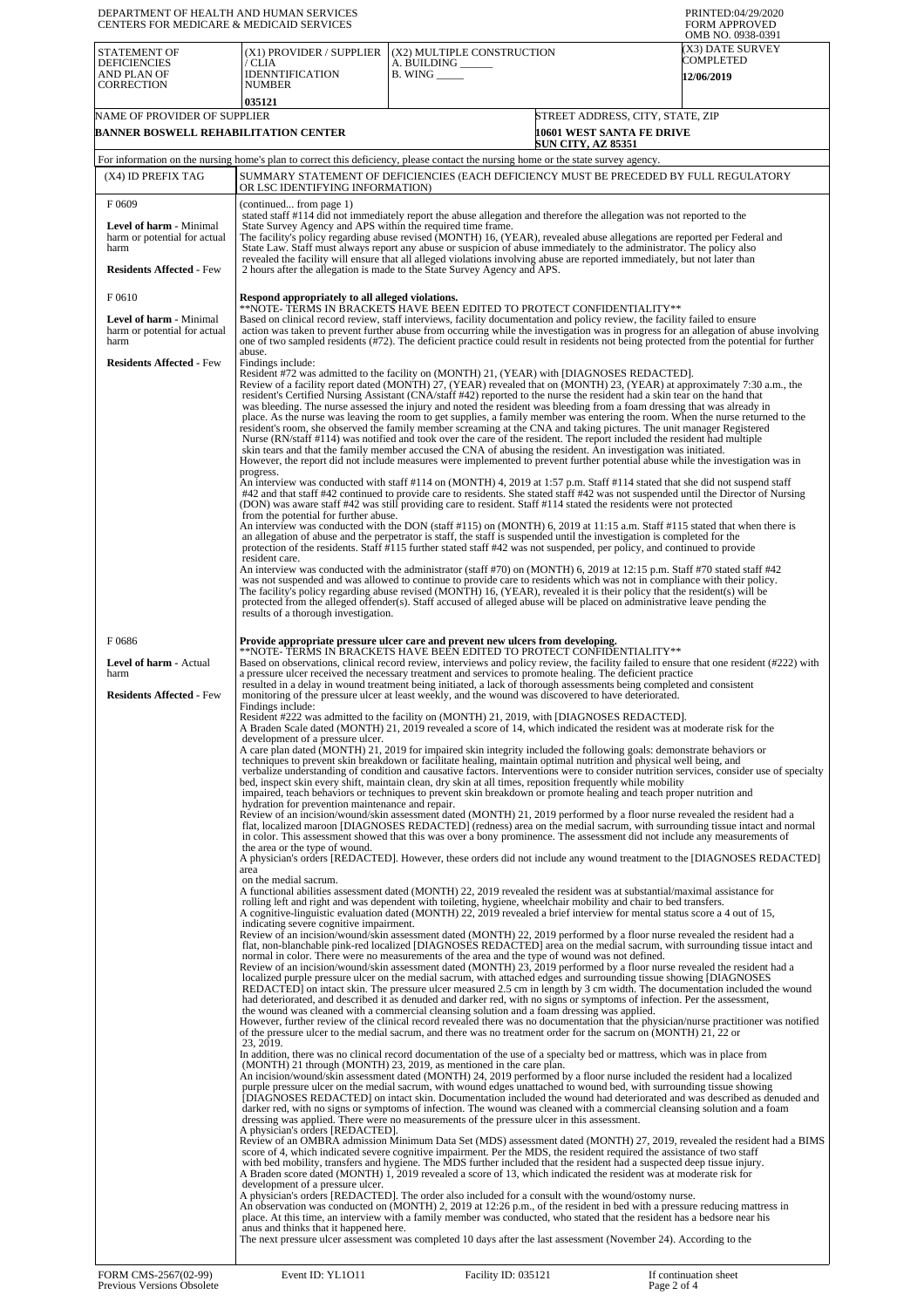| DEPARTMENT OF HEALTH AND HUMAN SERVICES<br>CENTERS FOR MEDICARE & MEDICAID SERVICES |                                                                                                                                                                                                                                                                                                                                                                                                                                                                                                                                                                                                                                                                                                                                                                                                                                                                                                                                                                                                                                                                                                                                                                                                                                                                                                                                                                                                                                                                                                                                                                                                                                                                                                                                                                                                                                                                                                                                                                                                                                                                                                                                                                                                                                                                                                                                                                                                                                                                                                                                                                                                                                                                                                                                                                                                                                                                                                                                                                                                                                                                                                                                                                                                                                                                                                                                                                                                                                                                                                                                                                                                                                                                                                                                                                                                                                                                                                                                                                                                                                                                                                                                                                                                                                                                                                                                                                                                                                                                                                                                                                        |                                                                                                                                                                                                                                                                                                                                                                                                                                                                                                                                                                                                                                                                                                                                                                                                                                                                                                                                                                                                                                                                                                                                                                                                                                                                                                                                                                                                                                                                                                                                                                                                                                                                                                                                                                                                                                                                                                                                                                                                                                                                                                                                                                                                                                                                                                                                                                                                                                                                                                                                                                                                                                                        | PRINTED:04/29/2020<br><b>FORM APPROVED</b><br>OMB NO. 0938-0391                                                                                                                                                                                                                                                                                                                                                                                                                                                                                                   |  |  |
|-------------------------------------------------------------------------------------|------------------------------------------------------------------------------------------------------------------------------------------------------------------------------------------------------------------------------------------------------------------------------------------------------------------------------------------------------------------------------------------------------------------------------------------------------------------------------------------------------------------------------------------------------------------------------------------------------------------------------------------------------------------------------------------------------------------------------------------------------------------------------------------------------------------------------------------------------------------------------------------------------------------------------------------------------------------------------------------------------------------------------------------------------------------------------------------------------------------------------------------------------------------------------------------------------------------------------------------------------------------------------------------------------------------------------------------------------------------------------------------------------------------------------------------------------------------------------------------------------------------------------------------------------------------------------------------------------------------------------------------------------------------------------------------------------------------------------------------------------------------------------------------------------------------------------------------------------------------------------------------------------------------------------------------------------------------------------------------------------------------------------------------------------------------------------------------------------------------------------------------------------------------------------------------------------------------------------------------------------------------------------------------------------------------------------------------------------------------------------------------------------------------------------------------------------------------------------------------------------------------------------------------------------------------------------------------------------------------------------------------------------------------------------------------------------------------------------------------------------------------------------------------------------------------------------------------------------------------------------------------------------------------------------------------------------------------------------------------------------------------------------------------------------------------------------------------------------------------------------------------------------------------------------------------------------------------------------------------------------------------------------------------------------------------------------------------------------------------------------------------------------------------------------------------------------------------------------------------------------------------------------------------------------------------------------------------------------------------------------------------------------------------------------------------------------------------------------------------------------------------------------------------------------------------------------------------------------------------------------------------------------------------------------------------------------------------------------------------------------------------------------------------------------------------------------------------------------------------------------------------------------------------------------------------------------------------------------------------------------------------------------------------------------------------------------------------------------------------------------------------------------------------------------------------------------------------------------------------------------------------------------------------------------------------------|--------------------------------------------------------------------------------------------------------------------------------------------------------------------------------------------------------------------------------------------------------------------------------------------------------------------------------------------------------------------------------------------------------------------------------------------------------------------------------------------------------------------------------------------------------------------------------------------------------------------------------------------------------------------------------------------------------------------------------------------------------------------------------------------------------------------------------------------------------------------------------------------------------------------------------------------------------------------------------------------------------------------------------------------------------------------------------------------------------------------------------------------------------------------------------------------------------------------------------------------------------------------------------------------------------------------------------------------------------------------------------------------------------------------------------------------------------------------------------------------------------------------------------------------------------------------------------------------------------------------------------------------------------------------------------------------------------------------------------------------------------------------------------------------------------------------------------------------------------------------------------------------------------------------------------------------------------------------------------------------------------------------------------------------------------------------------------------------------------------------------------------------------------------------------------------------------------------------------------------------------------------------------------------------------------------------------------------------------------------------------------------------------------------------------------------------------------------------------------------------------------------------------------------------------------------------------------------------------------------------------------------------------------|-------------------------------------------------------------------------------------------------------------------------------------------------------------------------------------------------------------------------------------------------------------------------------------------------------------------------------------------------------------------------------------------------------------------------------------------------------------------------------------------------------------------------------------------------------------------|--|--|
| <b>STATEMENT OF</b><br><b>DEFICIENCIES</b><br>AND PLAN OF<br><b>CORRECTION</b>      | (X1) PROVIDER / SUPPLIER<br>/ CLIA<br><b>IDENNTIFICATION</b><br><b>NUMBER</b>                                                                                                                                                                                                                                                                                                                                                                                                                                                                                                                                                                                                                                                                                                                                                                                                                                                                                                                                                                                                                                                                                                                                                                                                                                                                                                                                                                                                                                                                                                                                                                                                                                                                                                                                                                                                                                                                                                                                                                                                                                                                                                                                                                                                                                                                                                                                                                                                                                                                                                                                                                                                                                                                                                                                                                                                                                                                                                                                                                                                                                                                                                                                                                                                                                                                                                                                                                                                                                                                                                                                                                                                                                                                                                                                                                                                                                                                                                                                                                                                                                                                                                                                                                                                                                                                                                                                                                                                                                                                                          | (X2) MULTIPLE CONSTRUCTION<br>A. BUILDING ______<br>$B.$ WING $\_\_\_\_\_\_\_\$                                                                                                                                                                                                                                                                                                                                                                                                                                                                                                                                                                                                                                                                                                                                                                                                                                                                                                                                                                                                                                                                                                                                                                                                                                                                                                                                                                                                                                                                                                                                                                                                                                                                                                                                                                                                                                                                                                                                                                                                                                                                                                                                                                                                                                                                                                                                                                                                                                                                                                                                                                        | (X3) DATE SURVEY<br>COMPLETED<br><b>12/06/2019</b>                                                                                                                                                                                                                                                                                                                                                                                                                                                                                                                |  |  |
| NAME OF PROVIDER OF SUPPLIER                                                        | 035121                                                                                                                                                                                                                                                                                                                                                                                                                                                                                                                                                                                                                                                                                                                                                                                                                                                                                                                                                                                                                                                                                                                                                                                                                                                                                                                                                                                                                                                                                                                                                                                                                                                                                                                                                                                                                                                                                                                                                                                                                                                                                                                                                                                                                                                                                                                                                                                                                                                                                                                                                                                                                                                                                                                                                                                                                                                                                                                                                                                                                                                                                                                                                                                                                                                                                                                                                                                                                                                                                                                                                                                                                                                                                                                                                                                                                                                                                                                                                                                                                                                                                                                                                                                                                                                                                                                                                                                                                                                                                                                                                                 |                                                                                                                                                                                                                                                                                                                                                                                                                                                                                                                                                                                                                                                                                                                                                                                                                                                                                                                                                                                                                                                                                                                                                                                                                                                                                                                                                                                                                                                                                                                                                                                                                                                                                                                                                                                                                                                                                                                                                                                                                                                                                                                                                                                                                                                                                                                                                                                                                                                                                                                                                                                                                                                        | STREET ADDRESS, CITY, STATE, ZIP                                                                                                                                                                                                                                                                                                                                                                                                                                                                                                                                  |  |  |
| BANNER BOSWELL REHABILITATION CENTER                                                |                                                                                                                                                                                                                                                                                                                                                                                                                                                                                                                                                                                                                                                                                                                                                                                                                                                                                                                                                                                                                                                                                                                                                                                                                                                                                                                                                                                                                                                                                                                                                                                                                                                                                                                                                                                                                                                                                                                                                                                                                                                                                                                                                                                                                                                                                                                                                                                                                                                                                                                                                                                                                                                                                                                                                                                                                                                                                                                                                                                                                                                                                                                                                                                                                                                                                                                                                                                                                                                                                                                                                                                                                                                                                                                                                                                                                                                                                                                                                                                                                                                                                                                                                                                                                                                                                                                                                                                                                                                                                                                                                                        | <b>SUN CITY, AZ 85351</b>                                                                                                                                                                                                                                                                                                                                                                                                                                                                                                                                                                                                                                                                                                                                                                                                                                                                                                                                                                                                                                                                                                                                                                                                                                                                                                                                                                                                                                                                                                                                                                                                                                                                                                                                                                                                                                                                                                                                                                                                                                                                                                                                                                                                                                                                                                                                                                                                                                                                                                                                                                                                                              | 10601 WEST SANTA FE DRIVE                                                                                                                                                                                                                                                                                                                                                                                                                                                                                                                                         |  |  |
|                                                                                     |                                                                                                                                                                                                                                                                                                                                                                                                                                                                                                                                                                                                                                                                                                                                                                                                                                                                                                                                                                                                                                                                                                                                                                                                                                                                                                                                                                                                                                                                                                                                                                                                                                                                                                                                                                                                                                                                                                                                                                                                                                                                                                                                                                                                                                                                                                                                                                                                                                                                                                                                                                                                                                                                                                                                                                                                                                                                                                                                                                                                                                                                                                                                                                                                                                                                                                                                                                                                                                                                                                                                                                                                                                                                                                                                                                                                                                                                                                                                                                                                                                                                                                                                                                                                                                                                                                                                                                                                                                                                                                                                                                        | For information on the nursing home's plan to correct this deficiency, please contact the nursing home or the state survey agency.                                                                                                                                                                                                                                                                                                                                                                                                                                                                                                                                                                                                                                                                                                                                                                                                                                                                                                                                                                                                                                                                                                                                                                                                                                                                                                                                                                                                                                                                                                                                                                                                                                                                                                                                                                                                                                                                                                                                                                                                                                                                                                                                                                                                                                                                                                                                                                                                                                                                                                                     |                                                                                                                                                                                                                                                                                                                                                                                                                                                                                                                                                                   |  |  |
| (X4) ID PREFIX TAG                                                                  | SUMMARY STATEMENT OF DEFICIENCIES (EACH DEFICIENCY MUST BE PRECEDED BY FULL REGULATORY<br>OR LSC IDENTIFYING INFORMATION)                                                                                                                                                                                                                                                                                                                                                                                                                                                                                                                                                                                                                                                                                                                                                                                                                                                                                                                                                                                                                                                                                                                                                                                                                                                                                                                                                                                                                                                                                                                                                                                                                                                                                                                                                                                                                                                                                                                                                                                                                                                                                                                                                                                                                                                                                                                                                                                                                                                                                                                                                                                                                                                                                                                                                                                                                                                                                                                                                                                                                                                                                                                                                                                                                                                                                                                                                                                                                                                                                                                                                                                                                                                                                                                                                                                                                                                                                                                                                                                                                                                                                                                                                                                                                                                                                                                                                                                                                                              |                                                                                                                                                                                                                                                                                                                                                                                                                                                                                                                                                                                                                                                                                                                                                                                                                                                                                                                                                                                                                                                                                                                                                                                                                                                                                                                                                                                                                                                                                                                                                                                                                                                                                                                                                                                                                                                                                                                                                                                                                                                                                                                                                                                                                                                                                                                                                                                                                                                                                                                                                                                                                                                        |                                                                                                                                                                                                                                                                                                                                                                                                                                                                                                                                                                   |  |  |
| F0686<br>Level of harm - Actual<br>harm<br><b>Residents Affected - Few</b>          | (continued from page 2)<br>incision/wound/skin assessment dated (MONTH) 3, (YEAR) performed by a floor nurse, the medial sacrum pressure ulcer was now<br>described as maroon, red and yellow in color, had 90% granulated tissue and 10% slough, with a small amount of serous<br>exudate, and the surrounding tissue had maceration and moisture. The wound measured 3.2 cm x 3.0 cm x 0.1 cm.<br>The first assessment performed by the wound consultant was dated (MONTH) 4, 2019. Per the wound ostomy inpatient consult<br>form dated (MONTH) 4, 2019, the sacrum had an open wound which measured 3.1 cm x 3.3 cm x 0.1 cm, with purple discoloration<br>to the periwound. Per this document, nursing reports that slough has been present initially and is not resolving (however,<br>there is no documentation of any slough to the wound until the (MONTH) 3 assessment), and that the wound appears consistent with<br>a stage 3 pressure ulcer. The documentation also stated that charting indicates this wound may have initially<br>presented as a deep tissue injury, which progressed into an open wound. Per the note, this wound nurse consultant spoke<br>with a family member who stated that the resident did not have open wounds to the sacrum in the past.<br>A wound observation was conducted on (MONTH) 5, 2019 at 10:00 a.m., with a RN (staff #12) and a LPN (staff #157). Staff #12<br>provided wound care as ordered. The wound was observed to have a pink wound bed with a flaky, macerated appearance and the<br>wound measured 3.1 cm x 3.3 cm x 0.1 cm. During the observation, staff #12 stated that wounds are measured once a week by<br>the charge nurse.<br>An interview was conducted on (MONTH) 6, 2019 at 9:11 a.m., with a licensed practical nurse (LPN/staff #157), who stated<br>that if we find a wound, then we do a wound consult. She said that she obtained a wound consult because the wound was<br>deteriorating. She said that she doesn't see any wound consult before the one that she asked for on (MONTH) 2. She also<br>pulled up the physician orders [REDACTED].<br>An interview was conducted on (MONTH) 6, 2019 at 9:30 a.m. with the Director of Nursing (DON/staff #115), who stated that<br>her expectations for wounds was for the nurses to assess the wound, notify the physician, and obtain new orders. While<br>reviewing the clinical record for this resident, she stated that she did not see where the nurses notified the doctor<br>before (MONTH) 24, and that the wound consult was not requested until (MONTH) 2. She said the pressure ulcer was getting<br>worse, but they were following it and putting interventions in place, however, she did not have any documentation of this.<br>A follow up interview was conducted on (MONTH) 6, 2019 at 11:55 a.m., with staff #157. She stated if there is no order for<br>wound treatment, she would immediately notify the provider and would also obtain an order for [REDACTED].>An interview was<br>conducted on (MONTH) 6, 2019 at 12:36 p.m., with a RN (staff #37). She stated that all wounds should have a treatment order and<br>an order for [REDACTED].#37 stated that on admission the nurse should have called the physician for a wound consultant, as it could<br>develop into a deeper wound and get worse. She said that you don't know how deep it is when it's a deep tissue<br>injury. She stated that they did not do a good wound assessment with measurements, until (MONTH) 23. She said the size of<br>the wound should be included on the assessments. She stated that it might take until the next day for a wound consultant,<br>but the nurse can put interventions in place, such as she would talk with the manager and order a special mattress, turn<br>the resident every two hours and refer the resident to the dietician for wound healing.<br>A copy of a text conversation dated (MONTH) 6, 2019 at 2:04 p.m. was provided by the DON. The text was between the DON and<br>and a RN (staff #150). Per the text, staff #150 reported that she was there when the resident was admitted and that a<br>waffle mattress was put on that night.<br>The DON also provided a handwritten note dated (MONTH) 6, 2019 from a RN (staff #204). Per the note, staff #204 stated that<br>she removed the waffle mattress from the bed and replaced it with an APP overlay mattress on (MONTH) 24.<br>However, there was no documentation in the clinical record that a waffle mattress had been utilized. |                                                                                                                                                                                                                                                                                                                                                                                                                                                                                                                                                                                                                                                                                                                                                                                                                                                                                                                                                                                                                                                                                                                                                                                                                                                                                                                                                                                                                                                                                                                                                                                                                                                                                                                                                                                                                                                                                                                                                                                                                                                                                                                                                                                                                                                                                                                                                                                                                                                                                                                                                                                                                                                        |                                                                                                                                                                                                                                                                                                                                                                                                                                                                                                                                                                   |  |  |
| F0689<br>Level of harm - Minimal<br>harm or potential for actual<br>harm            | practitioners and physicians.<br>supervision to prevent accidents.                                                                                                                                                                                                                                                                                                                                                                                                                                                                                                                                                                                                                                                                                                                                                                                                                                                                                                                                                                                                                                                                                                                                                                                                                                                                                                                                                                                                                                                                                                                                                                                                                                                                                                                                                                                                                                                                                                                                                                                                                                                                                                                                                                                                                                                                                                                                                                                                                                                                                                                                                                                                                                                                                                                                                                                                                                                                                                                                                                                                                                                                                                                                                                                                                                                                                                                                                                                                                                                                                                                                                                                                                                                                                                                                                                                                                                                                                                                                                                                                                                                                                                                                                                                                                                                                                                                                                                                                                                                                                                     | Review of a policy regarding Skin, Wound, and Pressure Ulcer Risk Assessment, Prevention, and Management revealed the<br>purpose was to prevent skin injury and promote healing of wounds associated with pressure friction, shear, immobility and<br>optimal health and comfort and participate to their fullest potential in daily living. The policy included that an<br>interventions consistent with the resident's needs/goals/recognized standards of practice, monitors and<br>evaluates the impact of interventions, and revises the interventions as appropriate. The policy included that an avoidable<br>with shear and/or friction. Under the section for wound assessment, it included the following<br>should be documented: location; wound bed; drainage; odor; color and periwound skin for [DIAGNOSES REDACTED], warmth,<br>induration or damage. Resident's skin condition including any wounds is assessed and documented on admission and at time of<br>treatment. Wound measurements are done on admission or wound discovery, weekly and at regular intervals. Residents<br>identified at risk for skin breakdown will have preventative measures implemented and appropriately documented. Per the<br>policy, pressure ulcers are staged by Wound Ostomy Continence Nurses, wound care specialists or designee, nurse<br>Ensure that a nursing home area is free from accident hazards and provides adequate<br>**NOTE- TERMS IN BRACKETS HAVE BEEN EDITED TO PROTECT CONFIDENTIALITY**<br>Based on closed clinical record review, staff interviews, and policy review, the facility failed to ensure one resident<br>(#73) was provided adequate supervision to prevent an elopement. The deficient practice has the potential for residents to                                                                                                                                                                                                                                                                                                                                                                                                                                                                                                                                                                                                                                                                                                                                                                                                                                                                              | moisture through the use of evidence based guidelines, ongoing assessment, and coordinated treatment, so that residents may enjoy<br>unavoidable skin injury occurs even when a facility evaluates a resident's clinical condition and risk factors, defines and implements<br>skin injury occurs when the facility does not perform one or more of the above functions. The policy stated that a pressure ulcer is a<br>localized injury to the skin and/or underlying tissue usually over a bony prominence, as a result of pressure or pressure in combination |  |  |
| <b>Residents Affected - Few</b>                                                     | be at risk for elopement.<br>Findings include:<br>include an elopement device was in place.<br>awareness/alert.<br>awareness/alert.<br>with a severity rating of at least a moderate level.<br>cognition/confusion on (MONTH) 8, (YEAR).<br>the facility.                                                                                                                                                                                                                                                                                                                                                                                                                                                                                                                                                                                                                                                                                                                                                                                                                                                                                                                                                                                                                                                                                                                                                                                                                                                                                                                                                                                                                                                                                                                                                                                                                                                                                                                                                                                                                                                                                                                                                                                                                                                                                                                                                                                                                                                                                                                                                                                                                                                                                                                                                                                                                                                                                                                                                                                                                                                                                                                                                                                                                                                                                                                                                                                                                                                                                                                                                                                                                                                                                                                                                                                                                                                                                                                                                                                                                                                                                                                                                                                                                                                                                                                                                                                                                                                                                                              | Resident #73 was admitted to the facility on (MONTH) 25, (YEAR) with [DIAGNOSES REDACTED].<br>Review of an elopement risk assessment dated (MONTH) 25, (YEAR) revealed a score of 7, which indicated the resident was at<br>risk for elopement. A score of 5 or greater meant the resident was at risk for elopement. The assessment revealed the<br>The admission baseline care plan dated (MONTH) 25, (YEAR) revealed the resident had no safety care problems regarding<br>elopement wandering and to monitor the resident for adjustment to being placed in the facility. The care plan included the<br>resident could be up with assistance and that the resident used a manual/electric wheelchair for mobility. The care plan<br>did not include the resident was assessed to be at risk for elopement or interventions for elopement precaution.<br>Review of the facility's mobility assessment tool dated (MONTH) 26, (YEAR) revealed the resident did not display safety<br>Mental Status, which indicated the resident had moderate cognition impairment. The assessment included the resident had not<br>exhibited wandering behavior and was self-sufficient once in the wheelchair for locomotion on and off the unit. The<br>assessment also included cane/crutch was checked for mobility devices that were normally used; wheelchair was not checked.<br>The facility's mobility assessment tool dated (MONTH) 8, (YEAR) at 10:45 a.m. revealed the resident did not display safety<br>Review of a psychologist progress note dated (MONTH) 8, (YEAR) revealed the resident presented with cognitive dysfunction<br>A physician progress notes [REDACTED]. The resident thought she was going out to dinner with her husband and that her<br>husband was going to put her away. The resident denied fever, chills, or urinary symptoms. The note included the resident's<br>intermittent confusion was worse today and that the urine would be checked as this was a recent change.<br>Review of the clinical record revealed no evidence the nursing staff had observed and assessed a change in the resident's<br>Review of a nursing note dated (MONTH) 8, (YEAR) at 8:18 p.m. revealed visitors reported that upon entering the facility,<br>they saw a woman in a wheelchair just outside the front door. The visitors stated the woman was talking and not making any<br>sense. The note included the writer went to the front entrance and saw resident #73 in a wheelchair approximately 30 feet<br>from the entrance with a staff member beside her. The resident appeared confused and believed there was danger inside of | resident had a [DIAGNOSES REDACTED]. The assessment included addressing elopement precaution on the care plan and did not<br>The admission Minimum Data Set (MDS) assessment dated (MONTH) 5, (YEAR) revealed a score of 12 on the Brief Interview for                                                                                                                                                                                                                                                                                                            |  |  |
| FORM CMS-2567(02-99)<br>Previous Versions Obsolete                                  | Event ID: YL1011                                                                                                                                                                                                                                                                                                                                                                                                                                                                                                                                                                                                                                                                                                                                                                                                                                                                                                                                                                                                                                                                                                                                                                                                                                                                                                                                                                                                                                                                                                                                                                                                                                                                                                                                                                                                                                                                                                                                                                                                                                                                                                                                                                                                                                                                                                                                                                                                                                                                                                                                                                                                                                                                                                                                                                                                                                                                                                                                                                                                                                                                                                                                                                                                                                                                                                                                                                                                                                                                                                                                                                                                                                                                                                                                                                                                                                                                                                                                                                                                                                                                                                                                                                                                                                                                                                                                                                                                                                                                                                                                                       | Facility ID: 035121                                                                                                                                                                                                                                                                                                                                                                                                                                                                                                                                                                                                                                                                                                                                                                                                                                                                                                                                                                                                                                                                                                                                                                                                                                                                                                                                                                                                                                                                                                                                                                                                                                                                                                                                                                                                                                                                                                                                                                                                                                                                                                                                                                                                                                                                                                                                                                                                                                                                                                                                                                                                                                    | If continuation sheet<br>Page 3 of 4                                                                                                                                                                                                                                                                                                                                                                                                                                                                                                                              |  |  |